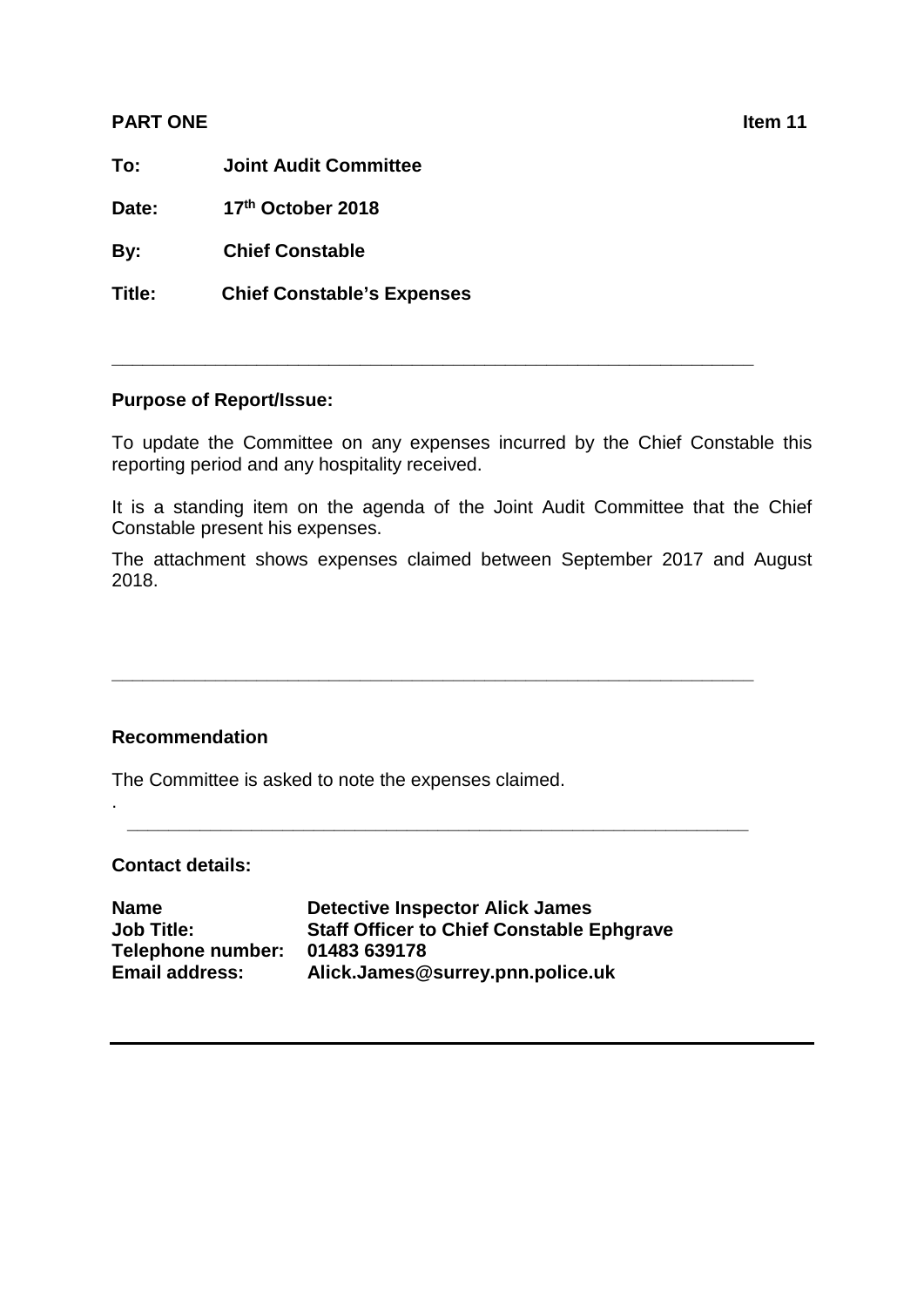|             | <b>Date</b>     |                                   |                 |               |      |              |
|-------------|-----------------|-----------------------------------|-----------------|---------------|------|--------------|
| <b>Name</b> | <b>Incurred</b> | <b>Description - Hospitality</b>  | <b>Quantity</b> | <b>Amount</b> | Rate | <b>Total</b> |
|             | 12.09.2017      | <b>Police Federation National</b> |                 |               |      |              |
| CC          |                 | <b>Custody Seminar, Hilton</b>    |                 |               |      |              |
| Ephgrave    |                 | Hotel, Warwick. Food              | $\mathbf{1}$    | N/A           |      | N/A          |
|             | 11.09.2017      | <b>Accommodation at Hilton</b>    |                 |               |      |              |
|             |                 | Hotel, Warwick prior to           |                 |               |      |              |
|             |                 | <b>Police Federation Custody</b>  |                 |               |      |              |
|             |                 | Seminar. Paid for by PolFED       | $\mathbf{1}$    | 100.00        |      | 100.00       |
|             | 03.10.2017      | <b>Westminster Briefing</b>       |                 |               |      |              |
|             |                 | Custody Event - Speaker.          |                 |               |      |              |
|             |                 | Food                              | $\mathbf{1}$    | N/A           |      | N/A          |
|             | 28.06.2018      | Retirement Reception for          |                 |               |      |              |
|             |                 | Chairman of Transform             |                 |               |      |              |
|             |                 | Housing. Food.                    | 1               | N/A           |      | N/A          |
|             | 07.06.2018      | <b>APCC-NPCC Police Reform</b>    |                 |               |      |              |
|             |                 | Summit 2018, London. Food         | $\mathbf{1}$    | N/A           |      | N/A          |
|             |                 |                                   |                 |               |      |              |
|             |                 |                                   |                 |               |      |              |
|             | 07.11.2017      | Dinner with High Sheriff at       |                 |               |      |              |
|             |                 | the home of the High Sheriff      |                 |               |      |              |
|             |                 | - also attended by Mrs            |                 |               |      |              |
|             |                 | Ephgrave                          | $\overline{2}$  | N/A           |      | N/A          |
|             | 20.11.2017      | <b>BBC Heroes Awards,</b>         |                 |               |      |              |
|             |                 | Gatwick Crowne Plaza - also       |                 |               |      |              |
|             |                 | attended by Miss E                |                 |               |      |              |
|             |                 | Ephgrave. Food                    | 2               | N/A           |      | N/A          |
|             | 29.11.2017      | PIAF, Ryton - Keynote             |                 |               |      |              |
|             |                 | Speech Food                       | $\mathbf{1}$    | N/A           |      | N/A          |
|             | 13.12.2017      | <b>SCC Chairman's Christmas</b>   |                 |               |      |              |
|             |                 | <b>Reception Food</b>             | 1               | N/A           |      | N/A          |
|             | 25.04.2018      | 2018 Inaugural CCRC               |                 |               |      |              |
|             |                 | Lecture, UCL Faculty of Law       |                 |               |      |              |
|             |                 | Food                              | $\mathbf{1}$    | N/A           |      | N/A          |
|             | 20.03.2018      | Digital Public Safety Summit      |                 |               |      |              |
|             |                 | 2018, London Food                 | 1               | N/A           |      | N/A          |
|             | 26.01.2018      | <b>Surrey Chief Executives</b>    |                 |               |      |              |
|             |                 | Away Day, Guildford Food          | 1               | N/A           |      | N/A          |
|             | 26.01.2018      | Dinner for the Judiciary -        |                 |               |      |              |
|             |                 | also attended by Mrs              |                 |               |      |              |
|             |                 | Ephgrave Food                     | $\overline{2}$  | N/A           |      | N/A          |
|             | 14.03.2018      | Chief Officers' Day, London       |                 |               |      |              |
|             |                 | Food                              | 1               | N/A           |      | N/A          |
|             | 06.07.2018      | <b>Brooklands College HND</b>     |                 |               |      |              |
|             |                 | Dinner Food                       | $\mathbf{1}$    | N/A           |      | N/A          |
|             | 12.07.2018      | Police Bravery Awards, The        |                 |               |      |              |
|             |                 | Dorchester hotel, London          |                 |               |      |              |
|             |                 | Food                              | 1               | N/A           |      | N/A          |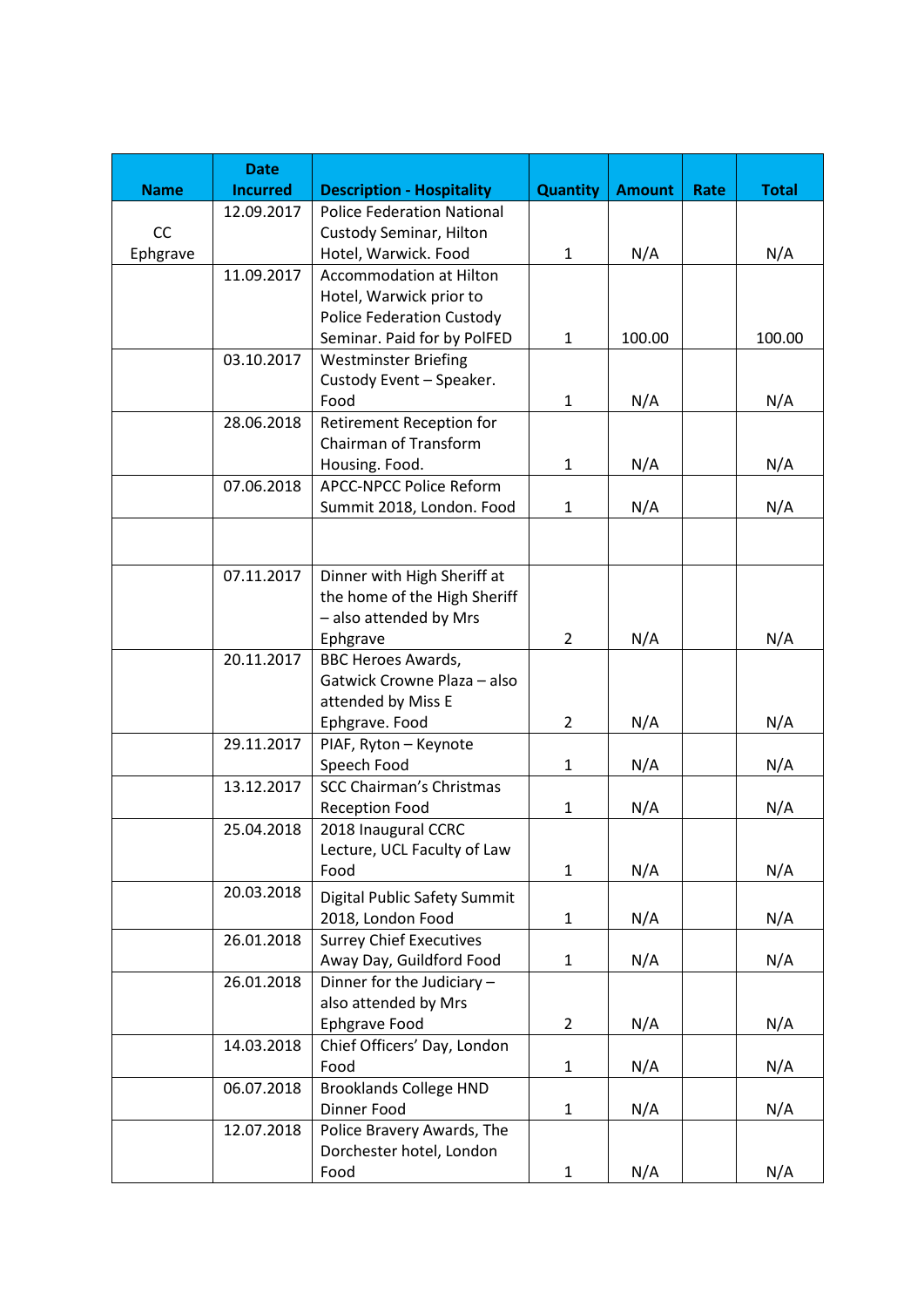| 08.08.2018 | MPS Informal Dinner with      |                |        |             |         |
|------------|-------------------------------|----------------|--------|-------------|---------|
|            | Chief Officers, London Food   | $\mathbf{1}$   | N/A    |             | N/A     |
|            | <b>Description - Expenses</b> |                |        |             |         |
| 17.04.2018 |                               |                |        |             |         |
| and        | Rail travel to York and       |                |        |             |         |
| 19.04.2018 | return                        | $\mathbf{1}$   | Capita |             | £221.50 |
| 02.11.2017 | <b>APCC/NPCC Partnership</b>  |                |        |             |         |
|            | Summit 2017.                  |                |        |             |         |
|            | Accommodation                 | $\mathbf{1}$   | 100.00 |             | 100.00  |
| 17.04.2018 | Chief Constables' Council,    |                |        |             |         |
| 18.04.2018 | Principle Hotel, York-        |                |        |             |         |
| and        | Accommodation and             |                |        |             |         |
| 19.04.2018 | Meeting (E)                   | $\mathbf{1}$   | 443.45 |             | 443.45  |
| 13.05.2018 | Custody Forum, Leopold        |                |        |             |         |
| and        | Hotel, Sheffield -            |                |        |             |         |
| 14.05.2018 | Accommodation and             |                |        |             |         |
|            | Meeting (E)                   | $\mathbf{1}$   | 162.00 |             | 162.00  |
| 10.10.2017 | Custody Forum, Leopold        |                |        |             |         |
| and        | Hotel, Sheffield -            |                |        |             |         |
| 11.10.2017 | Accommodation 2 nights (E)    | $\overline{2}$ | 99.00  |             | 198.00  |
| 13.05.2018 | Rail travel to and return     |                |        |             |         |
| and        | from Sheffield for Custody    |                |        |             |         |
| 14.05.2018 | Forum (E)                     | $\mathbf{1}$   | 173.00 |             | 173.00  |
| 24.01.2018 |                               |                |        |             |         |
| and        | Chief Constables Council,     |                |        |             |         |
| 25.01.2018 | Leatherhead (E)               | $\mathbf{1}$   | 156.00 |             | 156.00  |
| 24.01.2018 |                               |                |        |             |         |
| and        | Chief Constables Council,     |                |        |             |         |
| 25.01.2018 | Leatherhead (E)               | $\mathbf{1}$   | 156.00 |             | 156.00  |
| 26.06.2018 | Accommodation and             |                |        |             |         |
| and        | Disclosure Event, West        |                |        |             |         |
| 27.06.2018 | Yorkshire Police L and D      |                |        |             |         |
|            | Centre, Wakefield (E)         | $\mathbf{1}$   | 76.50  |             | 76.50   |
| 18.10.2017 | Chief Constables' Council,    |                |        |             |         |
|            | Guildhall, London (E)         | $\mathbf{1}$   | 34.00  |             | 34.00   |
| 18.10.2017 | Chief Constables' Council,    |                |        |             |         |
|            | Guildhall, London (E)         | $\mathbf{1}$   | 34.00  |             | 34.00   |
| 03.07.2018 | Accommodation and             |                |        |             |         |
| and        | Disclosure Event,             |                |        |             |         |
| 04.07.2018 | Manchester Piccadilly Hotel   |                |        |             |         |
|            | (E)                           | $\mathbf{1}$   | 146.00 |             | 146.00  |
| 11.07.2018 |                               |                |        |             |         |
| and        | Chief Constables' Council,    |                |        |             |         |
| 12.08.2018 | London(E)                     | $\mathbf{1}$   | 102.97 |             | 102.97  |
| 14/11/2017 | Travelcard: London. CPD       |                |        |             |         |
|            | Event                         | $\mathbf{1}$   | £26.90 | <b>NULL</b> | £26.90  |
| 22/11/2017 | Travelcard: London. VR        |                |        |             |         |
|            | Demo                          | $\mathbf{1}$   | £26.90 | <b>NULL</b> | £26.90  |
| 24/11/2017 | Travelcard: London.           |                |        |             |         |
|            | Damilola Taylor Memorial      | $\mathbf{1}$   | £26.90 | <b>NULL</b> | £26.90  |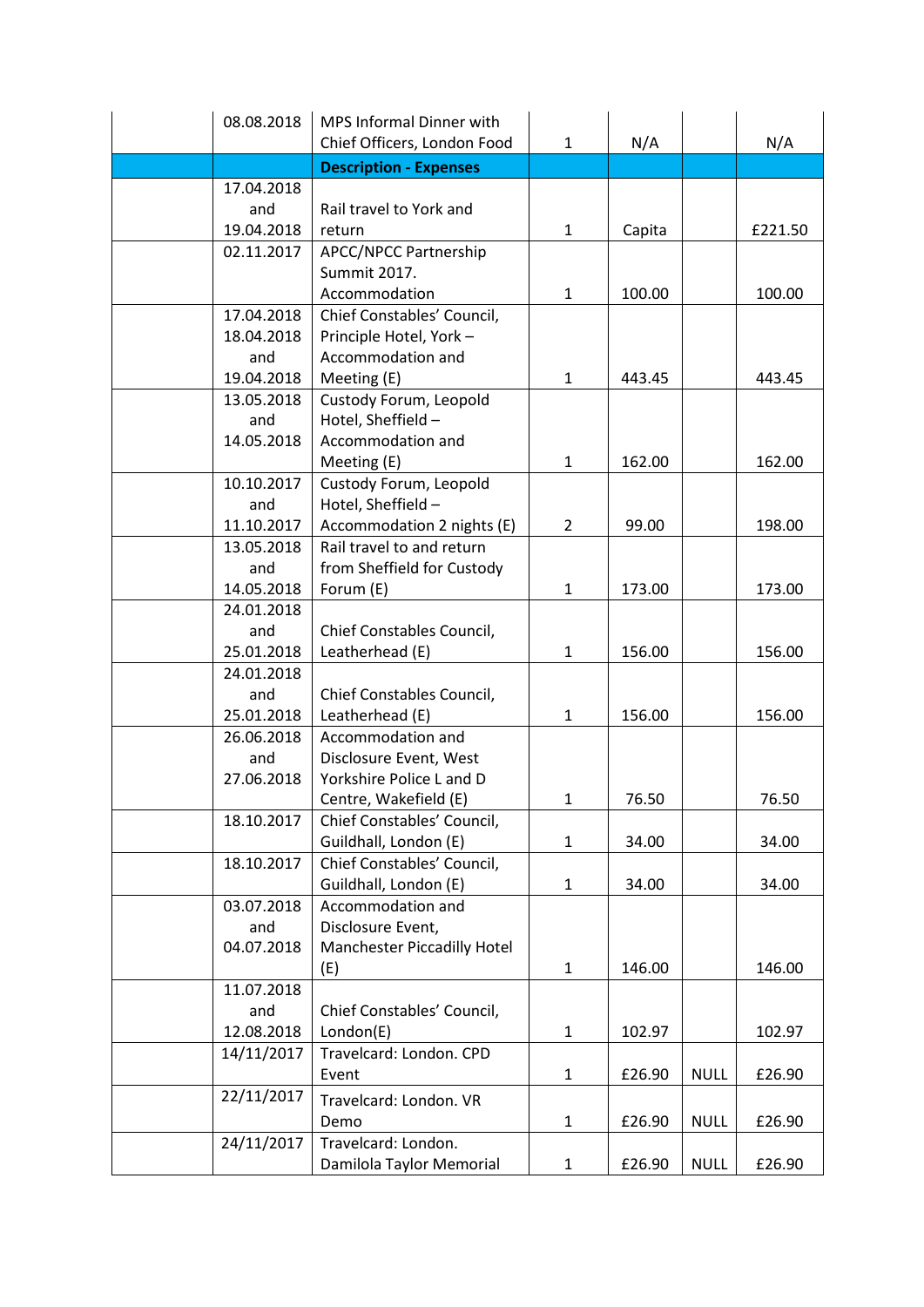|            | Lecture                           |              |        |             |        |
|------------|-----------------------------------|--------------|--------|-------------|--------|
| 08/12/2017 | Travelcard: London. Criminal      |              |        |             |        |
|            | Procedure Rules Committee         | $\mathbf{1}$ | £26.90 | <b>NULL</b> | £26.90 |
| 05/01/2018 | Travelcard: London. Criminal      |              |        |             |        |
|            | <b>Justice Coordination</b>       |              |        |             |        |
|            | Committee                         | $\mathbf{1}$ | £27.80 | <b>NULL</b> | £27.80 |
| 16/01/2018 | Travelcard: London. IMORCC        | $\mathbf{1}$ | £27.80 | <b>NULL</b> | £27.80 |
| 18/01/2018 | Travelcard: London.               |              |        |             |        |
|            | Disclosure Roundtable             | 1            | £27.80 | <b>NULL</b> | £27.80 |
| 24/01/2018 | Travelcard: London. Lord          |              |        |             |        |
|            | <b>Imbert Memorial Service</b>    | $\mathbf{1}$ | £27.80 | <b>NULL</b> | £27.80 |
| 24/01/2018 | Single. London to                 |              |        |             |        |
|            | Leatherhead                       | $\mathbf{1}$ | £8.10  | <b>NULL</b> | £8.10  |
| 24/01/2018 | Single. Guildford to London.      | $\mathbf{1}$ | £13.40 | <b>NULL</b> | £13.40 |
| 31/01/2018 | Travelcard: London. PIAB          | $\mathbf{1}$ | £27.80 | <b>NULL</b> | £27.80 |
| 02/02/2018 | Travelcard: London. CPRC          | $\mathbf{1}$ | £27.80 | <b>NULL</b> | £27.80 |
| 06/02/2018 | Travelcard: London. CJSIB         | $\mathbf{1}$ | £27.80 | <b>NULL</b> | £27.80 |
| 08/02/2018 | Travelcard: London. CPS           | $\mathbf{1}$ | £27.80 | <b>NULL</b> | £27.80 |
| 19/02/2018 | Travelcard: London.               |              |        |             |        |
|            | Disclosure Delivery board         | $\mathbf{1}$ | £27.80 | <b>NULL</b> | £27.80 |
| 28/02/2018 | Travelcard: London. CoP           |              |        |             |        |
|            | <b>Professional Committee</b>     |              |        |             |        |
|            | Meeting                           | $\mathbf{1}$ | £27.80 | <b>NULL</b> | £27.80 |
| 09/03/2018 | Travelcard: London. CJB SOG       | $\mathbf{1}$ | £27.80 | <b>NULL</b> | £27.80 |
| 12/03/2018 | Travelcard: London.               |              |        |             |        |
|            | National Disclosure Forum         | $\mathbf{1}$ | £27.80 | <b>NULL</b> | £27.80 |
| 14/03/2018 | Travelcard: London. Chief         |              |        |             |        |
|            | <b>Officers Day</b>               | 1            | £27.80 | <b>NULL</b> | £27.80 |
| 16/03/2018 | Travelcard: London. CPRC          | $\mathbf{1}$ | £27.80 | <b>NULL</b> | £27.80 |
| 20/03/2018 | Travelcard: London. Digital       |              |        |             |        |
|            | Safety Summit                     | $\mathbf{1}$ | £27.80 | <b>NULL</b> | £27.80 |
| 23/03/2018 | Travelcard: London. CJCC          | 1            | £27.80 | <b>NULL</b> | £27.80 |
| 27/03/2018 | Travelcard: London.               |              |        |             |        |
|            | National Disclosure Delivery      |              |        |             |        |
| 05/04/2018 | Board<br>Travelcard: London. Risk | $\mathbf{1}$ | £27.80 | <b>NULL</b> | £27.80 |
|            | <b>Assessment Meeting</b>         | $\mathbf{1}$ | £27.80 | <b>NULL</b> | £27.80 |
| 25/04/2018 | Travelcard: London. CCRC          |              |        |             |        |
|            | Lecture 'In pursuit of            |              |        |             |        |
|            | Criminal Justice'                 | 1            | £27.80 | <b>NULL</b> | £27.80 |
| 01/05/2018 | Travelcard: London. NDIP          | $\mathbf{1}$ | £27.80 | <b>NULL</b> | £27.80 |
| 04/05/2018 | Travelcard: London. CPRC          | $\mathbf{1}$ | £27.80 | <b>NULL</b> | £27.80 |
| 08/05/2018 | Travelcard: London. CJSIB         | $\mathbf{1}$ | £27.80 | <b>NULL</b> | £27.80 |
| 09/05/2018 | Travelcard: London. NDIP          |              |        |             |        |
|            | Forum                             | $\mathbf{1}$ | £27.80 | <b>NULL</b> | £27.80 |
| 21/05/2018 | Travelcard: London. PIAB          | $\mathbf{1}$ | £27.80 | <b>NULL</b> | £27.80 |
| 05/06/2018 | Travelcard: London. Justice       |              |        |             |        |
|            | Select Committee                  | $\mathbf{1}$ | £27.80 | <b>NULL</b> | £27.80 |